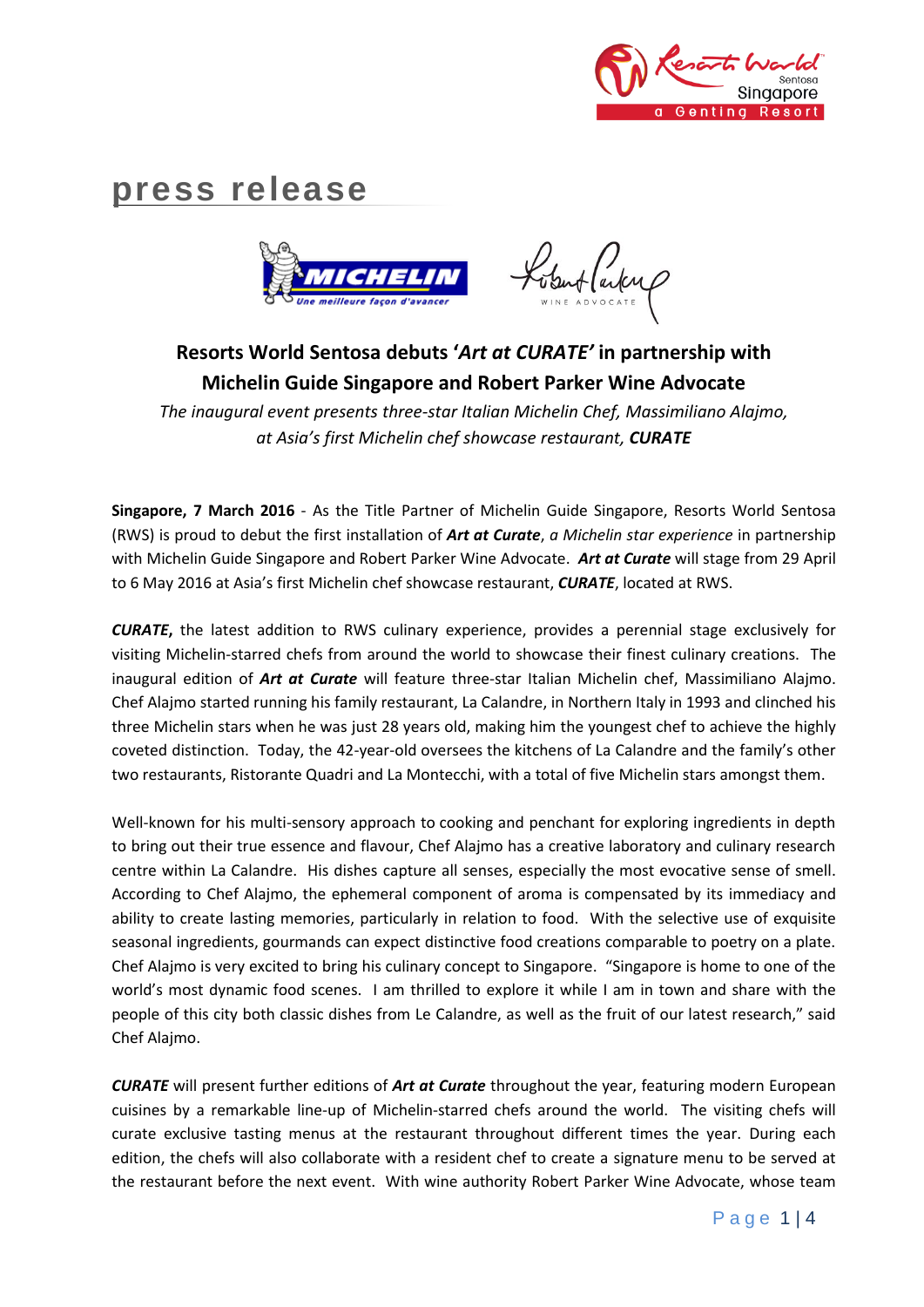of wine reviewers will personally hand-pick the wine pairings for the meals, the event will exclusively import limited edition and top-rated wines from the most sought-after producers around the world.

"With RWS as the Title Partner of Michelin Guide Singapore, we are very excited to bring this *Michelin star experience* to Singapore ahead of the highly anticipated launch. Through *Art at Curate,* epicureans will soon be able to indulge in Michelin-starred cuisines without having to travel around the world. We promise an exciting dining experience with every installation of *Art at Curate,*" said Mr Tan Hee Teck, Chairman and Chief Executive Officer, RWS. "RWS will continue to innovate and create more unique dining experiences for our visitors, and work alongside Michelin Guide Singapore to showcase Singapore's vibrant and diverse dining scene to the world," added Mr Tan.

- Ends -

## **Booking details:**

The first *Art at Curate* event will be held at *CURATE* located at Resorts World Sentosa (The Forum, Level 2) from 29 April to 6 May 2016. Prices range from *S\$220++* (no wine pairing)/*S\$280++* (with wine pairing) for four-course lunch to *S\$380++* (no wine pairing)/*S\$480++* (with wine and champagne pairing) for eight-course dinner. Strictly by booking only.

Public who want to receive latest updates on upcoming *Art at Curate* events can register at [www.rwsentosa.com/curate.](http://www.rwsentosa.com/curate) Diners can continue to savour Chef Alajmo's signature dishes from 7 May 2016 in a special menu co-curated with a resident chef.

For booking, please visit [http://guide.michelin.sg.](http://guide.michelin.sg/) Priority booking for American Express cardholders starts from 17 to 24 March 2016. Public booking starts from 25 March 2016.

#### **Media Contacts:**

**Resorts World Sentosa** Belinda Yew Tel: +65 577 6463 Email: [belinda.yew@rwsentosa.com](mailto:belinda.yew@rwsentosa.com)

**Resorts World Sentosa** Lavinia Cheng Tel: +65 577 9725 Email: [lavinia.cheng@rwsentosa.com](mailto:lavinia.cheng@rwsentosa.com) **Ogilvy Public Relations (for Resorts World Sentosa)**  Romona Loh Tel: +65 6213 7851 Email: [romona.loh@ogilvy.com](mailto:romona.loh@ogilvy.com)

**Ogilvy Public Relations (for Resorts World Sentosa)**  Jacqueline Cai Tel: +65 6213 9974 Email: [jacqueline.cai@ogilvy.com](mailto:jacqueline.cai@ogilvy.com)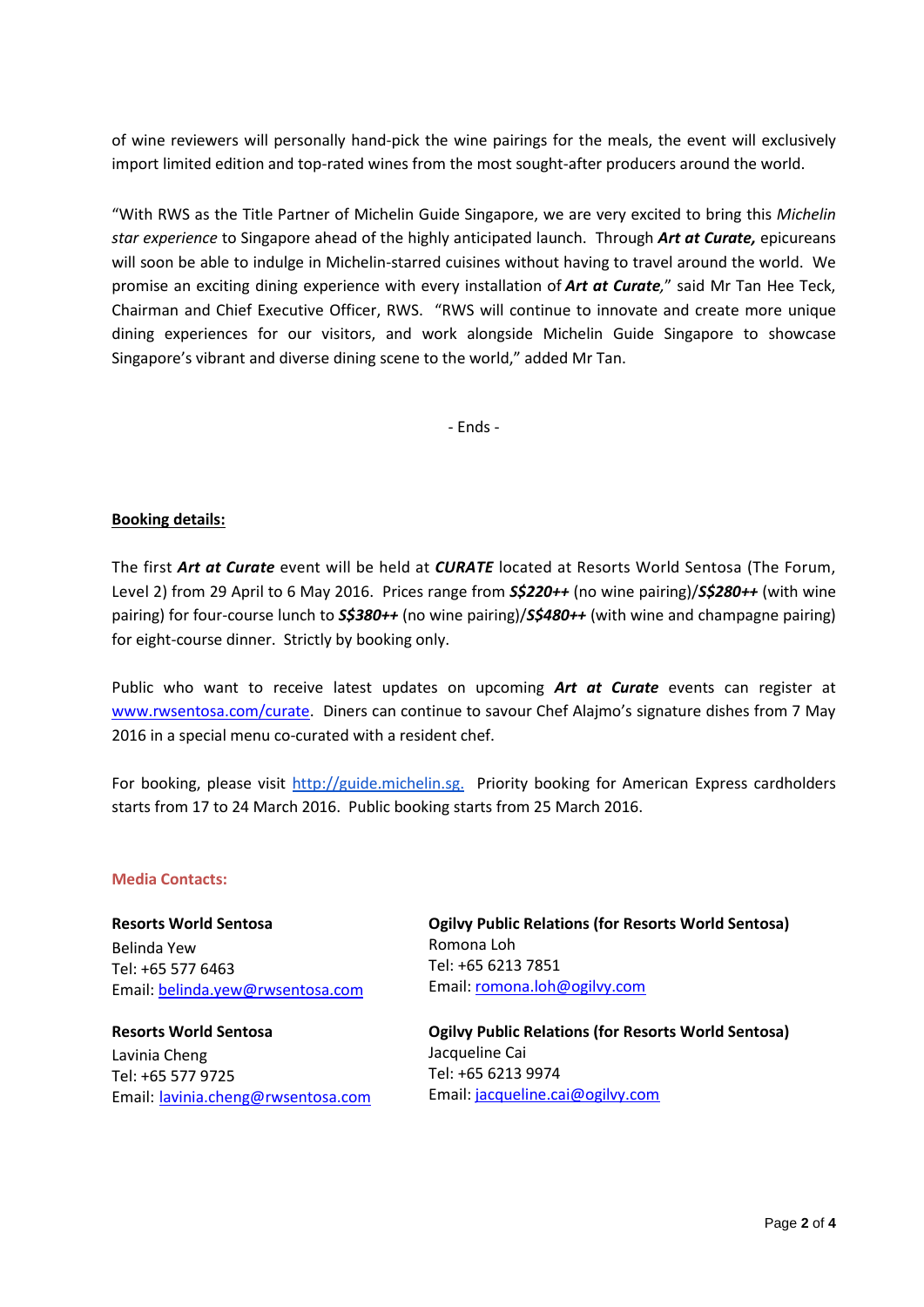

## **Chef profile:**

Born in Padua in 1974, Massimiliano (Max) Alajmo came into the world with an innate passion for food and hospitality. Together with his brother Raffaele (Raf) and sister Laura, he is a part of the third generation of the Alajmo family, who run three fine-dining restaurants with a collective five Michelin stars under their belt, a casual fine-dining restaurant, three bistros and a special events business. In 1993, Max started working at Le Calandre in Sarmeola di Rubano (Padua) together with his mother chef Rita Chimetto, who had earned the restaurant its first Michelin star the previous year. On March 13, 1994, he was appointed executive chef of Le Calandre; and the restaurant was awarded a second star in the Michelin Guide 1997. The restaurant earned its third star in November 2002, in the Michelin Guide 2003, making Max, at 28, the youngest chef ever to obtain the important recognition. Besides authoring two cookbooks together with his brother Raf – "In.gredienti" and "Fluidità", and starting a line of essential oil sprays, Le Essence, and kitchenwares,

alajmo.design, Max is a member of the board of directors, as well as a lecturer at prestigious Italian cooking school, Master della Cucina Italiana. He oversees the kitchens of the Alajmo family's other restaurants, Ristorante Quadri in St. Mark's Square, Venice and La Montecchia in the Paduan countryside; casual fine-dining restaurant Caffè Stern in Paris, and three bistros, Il Calandrino, abc Quadri, and abc Montecchia.

#### **About Resorts World Sentosa**

Resorts World Sentosa (RWS), Asia's ultimate destination resort, is located on Singapore's resort island of Sentosa. Spanning 49 hectares, RWS is home to key attractions including the region's first-and-only Universal Studios theme park, S.E.A. Aquarium (one of the world's largest aquariums), Adventure Cove Waterpark and Dolphin Island. Other attractions include a Maritime Experiential Museum, an awardwinning destination spa, a casino, six unique hotels, the Resorts World Convention Centre, celebrity chef restaurants, and specialty retail outlets. The resort also offers world-class entertainment, from original resident productions to concerts and public shows such as the Crane Dance and the Lake of Dreams. RWS has been named "Best Integrated Resort" since 2011 for five consecutive years at the TTG Travel Awards which recognises the best of Asia-Pacific's travel industry.

RWS is wholly owned by Genting Singapore, a company of the Genting Group. For more information, please visit [www.rwsentosa.com.](http://www.rwsentosa.com/)

/ResortsWorldatSentosa @rwsentosa [www.rwsentosablog.com](http://www.rwsentosablog.com/)